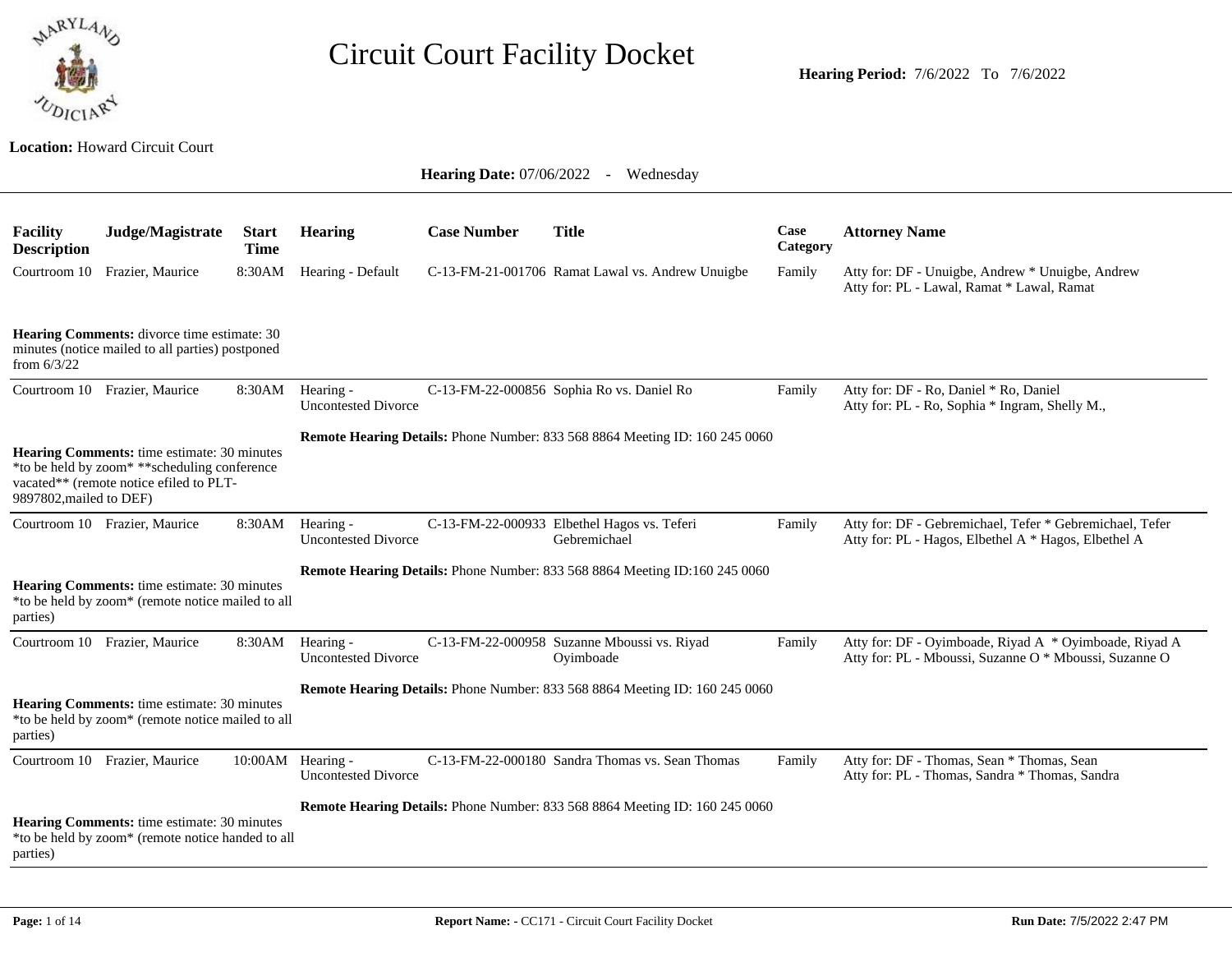

**Hearing Period:** 7/6/2022 To 7/6/2022

#### **Location:** Howard Circuit Court

| <b>Facility</b><br><b>Description</b> | Judge/Magistrate                                                                                                                                                                          | <b>Start</b><br><b>Time</b> | <b>Hearing</b>                                                   | <b>Case Number</b> | <b>Title</b>                                                                       | Case<br>Category | <b>Attorney Name</b>                                                                                                                                            |
|---------------------------------------|-------------------------------------------------------------------------------------------------------------------------------------------------------------------------------------------|-----------------------------|------------------------------------------------------------------|--------------------|------------------------------------------------------------------------------------|------------------|-----------------------------------------------------------------------------------------------------------------------------------------------------------------|
| Courtroom 10                          | Frazier, Maurice                                                                                                                                                                          |                             | 10:00AM Hearing -<br><b>Uncontested Divorce</b>                  |                    | C-13-FM-22-000578 Babatunde Ologuntoye vs. Eraclea<br>Ologuntoye                   | Family           | Atty for: DF - Ologuntoye, Eraclea * BAYOUMI, GAURI<br><b>KHAN</b><br>Atty for: PL - Ologuntoye, Babatun * Ologuntoye, Babatun                                  |
| DEF-9920061)                          | Hearing Comments: time estimate: 30 minutes<br>*to be held by zoom* ** status conference<br>vacated** (remote notice mailed to PLT, efiled to                                             |                             |                                                                  |                    | <b>Remote Hearing Details:</b> Phone Number: 833 568 8864 Meeting ID: 160 245 0060 |                  |                                                                                                                                                                 |
|                                       | Courtroom 10 Frazier, Maurice                                                                                                                                                             | 10:00AM                     | Hearing - Special<br>Immigrant Juvenile<br><b>Status</b>         |                    | C-13-FM-22-000665 Emorgelia Yanes Maldonadovs.<br>Emeterio Mata Posadas            | Family           | Atty for: DF - Mata Posadas, Emete * Mata Posadas, Emete<br>Atty for: PL - Yanes Maldonado, Em * MCDOWELL, TONET<br><b>SHE</b>                                  |
| postponed from 6/22/22                | Hearing Comments: time estimate: 30 minutes<br>*to be held by zoom* **Spanish interpreter<br>requested** (amended remote notice efiled to<br>PLT- 9856209/ 9897150, mailed to DEF)        |                             |                                                                  |                    | Remote Hearing Details: Phone Number: 833 568 8864 Meeting ID: 160 245 0060        |                  |                                                                                                                                                                 |
|                                       | Courtroom 10 Frazier, Maurice                                                                                                                                                             |                             | 10:00AM Hearing - Special<br>Immigrant Juvenile<br><b>Status</b> |                    | C-13-FM-22-000679 Belma Nunez Mejiavs. Manuel<br>Alvarenga                         | Family           | Atty for: DF - Alvarenga, Manuel * Alvarenga, Manuel<br>Atty for: PL - Nunez Mejia, Belma * MCDOWELL, TONET<br><b>SHE</b>                                       |
| postponed from 6/22/22                | <b>Hearing Comments:</b> time estimate: 30 minutes<br>*to be held by zoom* **Spanish interpreter<br>requested** (amended remote notice efiled to<br>PLT- 9856097/ 9897251, mailed to DEF) |                             |                                                                  |                    | Remote Hearing Details: Phone Number: 833 568 8864 Meeting ID: 160 245 0060        |                  |                                                                                                                                                                 |
|                                       | Courtroom 10 Frazier, Maurice                                                                                                                                                             |                             | 10:00AM Hearing -<br><b>Uncontested Divorce</b>                  |                    | C-13-FM-22-000977 Molly Youngstrom vs. Bryan Liskey                                | Family           | Atty for: DF - Liskey, Bryan * KRUPINSKY, KELLY DA<br>Atty for: DF - Liskey, Bryan * JACOBSON, CARY C<br>Atty for: PL - Youngstrom, Molly * PERRICK, TRACEY LEV |
| parties-9930785)                      | <b>Hearing Comments:</b> time estimate: 30 minutes<br>*to be held by zoom* (remote notice efiled to all                                                                                   |                             |                                                                  |                    | Remote Hearing Details: Phone Number: 833 568 8864 Meeting ID: 160 245 0060        |                  |                                                                                                                                                                 |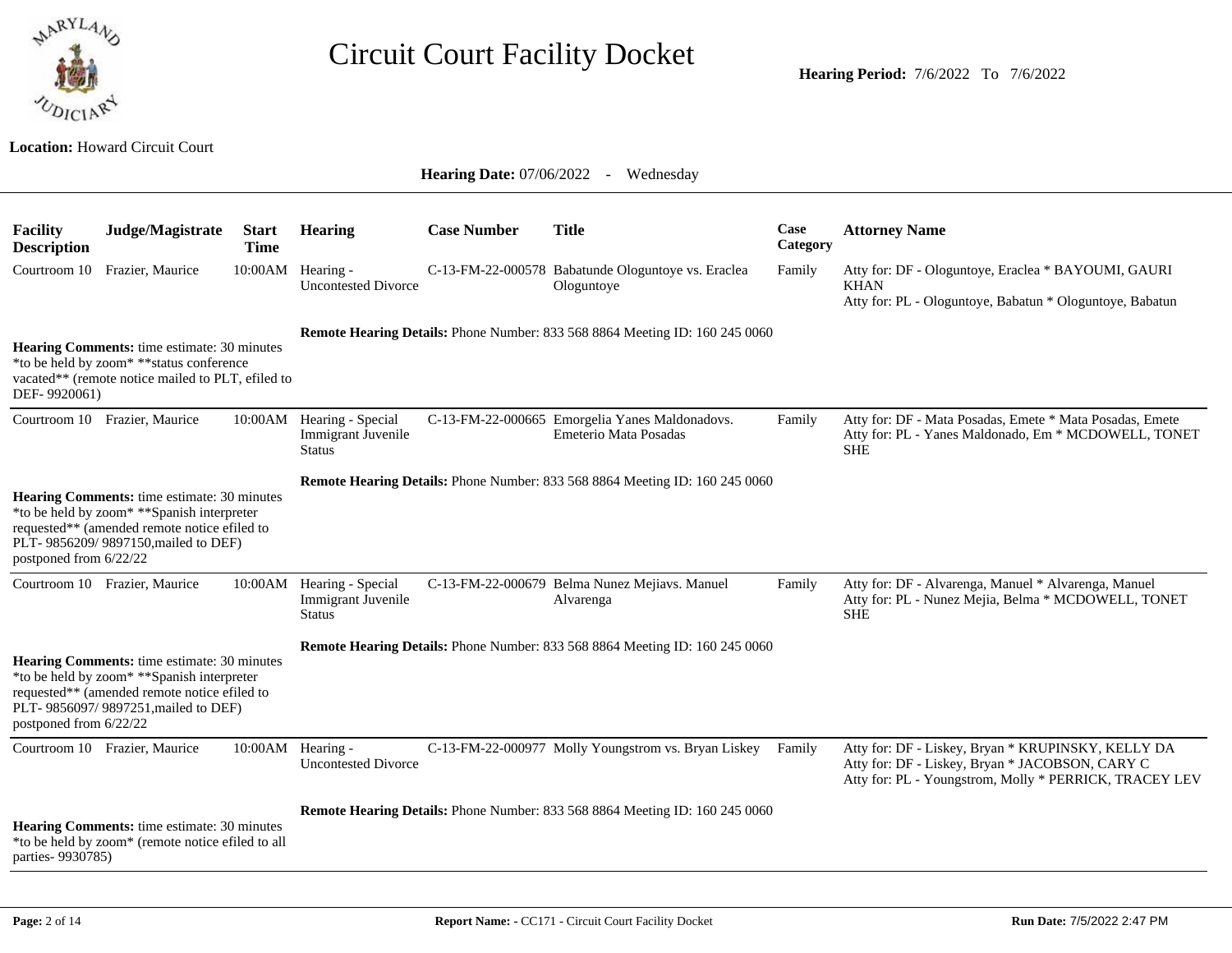

**Location:** Howard Circuit Court

| <b>Facility</b><br><b>Description</b> | Judge/Magistrate                                                                                                                                      | <b>Start</b><br>Time | <b>Hearing</b>                          | <b>Case Number</b> | Title                                                                              | Case<br>Category | <b>Attorney Name</b>                                                                                                                                                                                                                                                                                                                                                             |
|---------------------------------------|-------------------------------------------------------------------------------------------------------------------------------------------------------|----------------------|-----------------------------------------|--------------------|------------------------------------------------------------------------------------|------------------|----------------------------------------------------------------------------------------------------------------------------------------------------------------------------------------------------------------------------------------------------------------------------------------------------------------------------------------------------------------------------------|
|                                       | Courtroom 10 Frazier, Maurice                                                                                                                         | 1:00PM               | Hearing -<br><b>Uncontested Divorce</b> |                    | C-13-FM-20-001617 Yessica Sosa Franco vs. Ever Carrillo Family<br>Alvarado         |                  | Atty for: DF - Sosa Franco, Yessic * NESBITT, SARAH<br><b>NOVA</b><br>Atty for: DF - Sosa Franco, Yessic * Lindner, Anna Chris<br>Atty for: DF - Carrillo Alvarado, * HENRY, JEFFREY B<br>Atty for: PL - Sosa Franco, Yessic * NESBITT, SARAH<br><b>NOVA</b><br>Atty for: PL - Sosa Franco, Yessic * Lindner, Anna Chris<br>Atty for: PL - Carrillo Alvarado, * HENRY, JEFFREY B |
| 9933132)                              | <b>Hearing Comments:</b> time estimate: 30 minutes<br>*to be held by zoom* **Spanish interpreter<br>requested** (remote notice efiled to all parties- |                      |                                         |                    | Remote Hearing Details: Phone Number: 833 568 8864 Meeting ID: 160 245 0060        |                  |                                                                                                                                                                                                                                                                                                                                                                                  |
|                                       | Courtroom 10 Frazier, Maurice                                                                                                                         | 1:00PM               | Hearing -<br><b>Uncontested Divorce</b> |                    | C-13-FM-21-001993 Jorge Martinez vs. Natacha Diaz                                  | Family           | Atty for: DF - Martinez, Jorge * PERRICK, TRACEY LEV<br>Atty for: DF - Diaz, Natacha * SPENCER, CHAD GREGO<br>Atty for: DF - Diaz, Natacha * BROWN, TYLER PHILIP<br>Atty for: PL - Martinez, Jorge * PERRICK, TRACEY LEV<br>Atty for: PL - Diaz, Natacha * SPENCER, CHAD GREGO<br>Atty for: PL - Diaz, Natacha * BROWN, TYLER PHILIP                                             |
| efiled to all parties- 9920831)       | <b>Hearing Comments:</b> time estimate: 30 minutes<br>*to be held by zoom* ** settlement conference<br>vacated** *Spanish interpreter* (remote notice |                      |                                         |                    | <b>Remote Hearing Details:</b> Phone Number: 833 568 8864 Meeting ID: 160 245 0060 |                  |                                                                                                                                                                                                                                                                                                                                                                                  |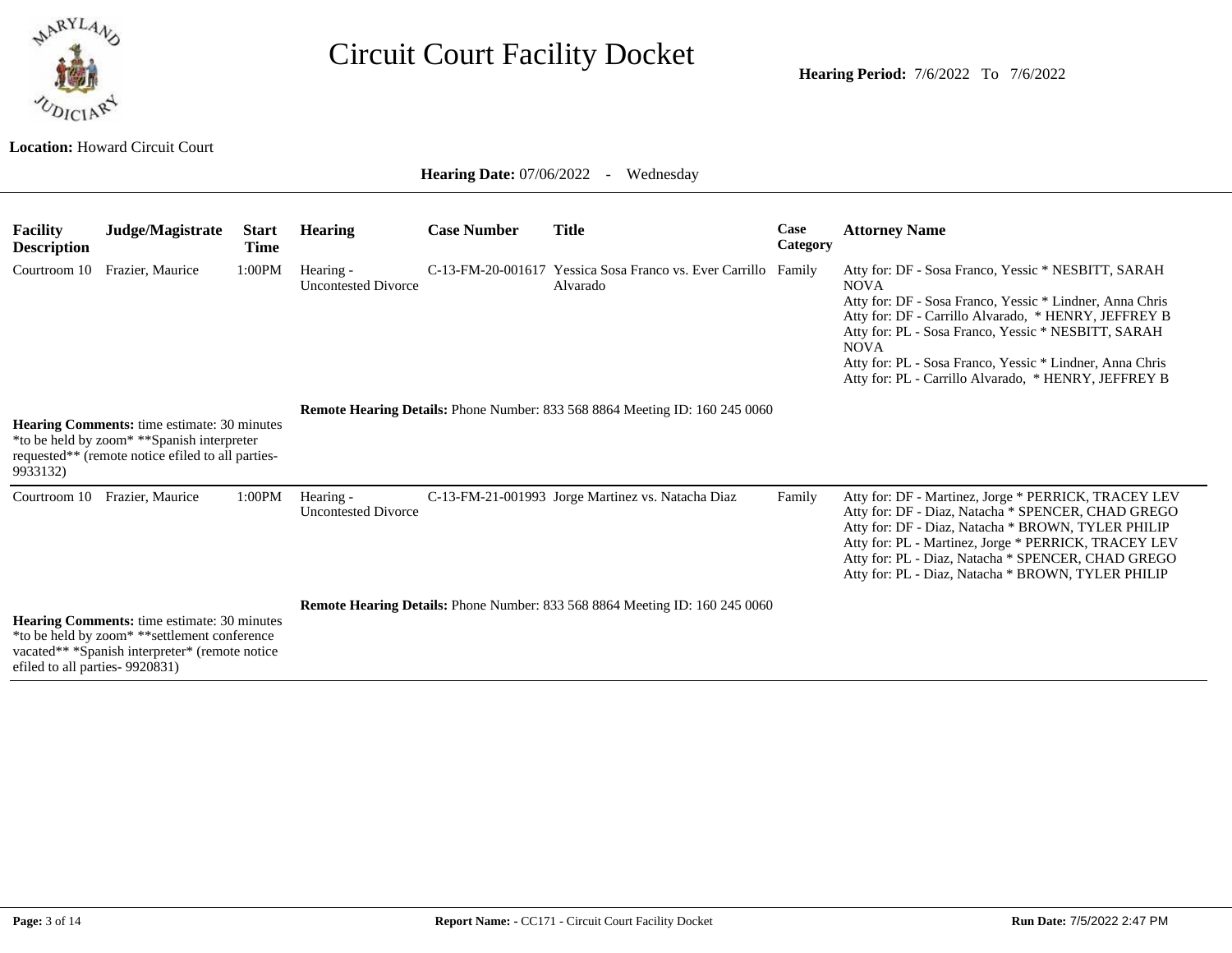

**Hearing Period:** 7/6/2022 To 7/6/2022

| <b>Hearing Date:</b> $07/06/2022$<br>Wednesday<br>$\sim$                                                                                                               |                                                                                                                                                                                                          |                      |                                     |                    |                                                                                   |                  |                                                                                                                                                                 |  |  |  |
|------------------------------------------------------------------------------------------------------------------------------------------------------------------------|----------------------------------------------------------------------------------------------------------------------------------------------------------------------------------------------------------|----------------------|-------------------------------------|--------------------|-----------------------------------------------------------------------------------|------------------|-----------------------------------------------------------------------------------------------------------------------------------------------------------------|--|--|--|
| <b>Facility</b><br><b>Description</b>                                                                                                                                  | Judge/Magistrate                                                                                                                                                                                         | <b>Start</b><br>Time | <b>Hearing</b>                      | <b>Case Number</b> | <b>Title</b>                                                                      | Case<br>Category | <b>Attorney Name</b>                                                                                                                                            |  |  |  |
| Courtroom 11                                                                                                                                                           | Case, Elizabeth                                                                                                                                                                                          | 1:00PM               | Hearing - Settlement 13-C-08-075619 |                    | Zambidis vs Zambidis                                                              | Family           | Atty for: DF - Zambidis, Elias Tho * SCHERER, MONICA<br><b>LEE</b><br>Atty for: PL - Zambidis, Diana * Ingram, Shelly M.,                                       |  |  |  |
| <b>Hearing Comments:</b> time estimate: 2 hours<br>continuation from 6/9/22 agreed date/time *to be<br>held by zoom* (remote notice efiled to all parties-<br>9827099) |                                                                                                                                                                                                          |                      |                                     |                    |                                                                                   |                  |                                                                                                                                                                 |  |  |  |
| Courtroom 11                                                                                                                                                           | Case, Elizabeth                                                                                                                                                                                          | 3:00PM               |                                     |                    | Hearing - Settlement C-13-FM-18-001488 Diane Pack vs. Larry Pack                  | Family           | Atty for: DF - Pack, Larry E. * BERGER, VICTOR DONA<br>Atty for: PL - Pack, Diane C. * Oliver, Margaret H,<br>Atty for: PL - Pack, Diane C. * Leffler, Lauren N |  |  |  |
| 6/22/22                                                                                                                                                                | <b>Hearing Comments:</b> time estimate: 1 hour<br>continuation from 5/20/22 agreed date/time *to be<br>held by zoom* (amended remote notice efiled to<br>all parties- $9691511/9911838$ ) postponed from |                      |                                     |                    | <b>Remote Hearing Details:</b> Phone Number: 833 568 8864 Meeting ID:160 254 2269 |                  |                                                                                                                                                                 |  |  |  |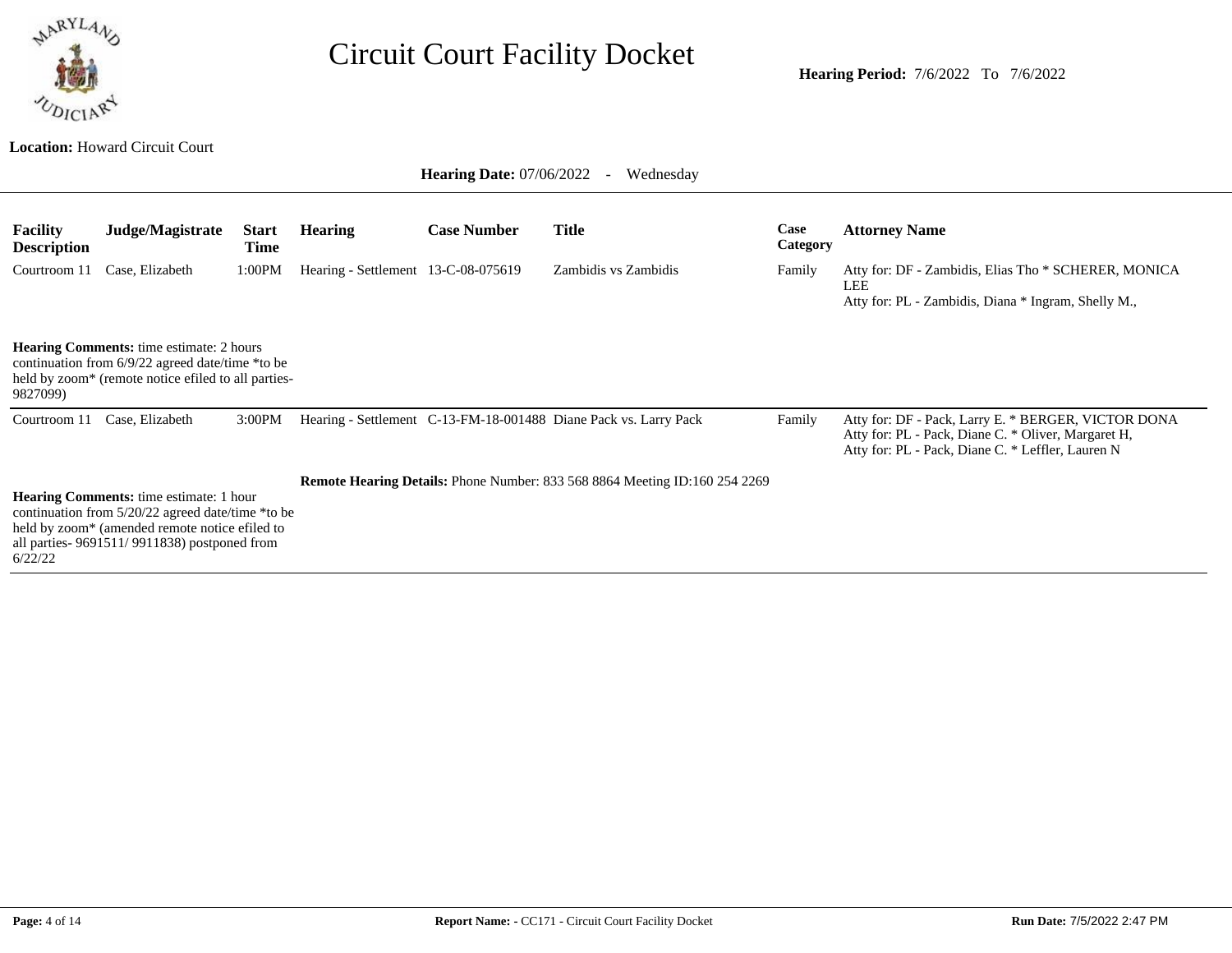

**Location:** Howard Circuit Court

| <b>Facility</b><br><b>Description</b> | Judge/Magistrate                                                                                                                       | <b>Start</b><br><b>Time</b> | <b>Hearing</b>                      | <b>Case Number</b> | <b>Title</b>                                                      | Case<br>Category | <b>Attorney Name</b>                                                                                                                                                                                                           |
|---------------------------------------|----------------------------------------------------------------------------------------------------------------------------------------|-----------------------------|-------------------------------------|--------------------|-------------------------------------------------------------------|------------------|--------------------------------------------------------------------------------------------------------------------------------------------------------------------------------------------------------------------------------|
| Courtroom <sub>2</sub>                | Porter, Stephanie                                                                                                                      | 8:30AM                      | Conference - Pre-<br>Trial          |                    | C-13-FM-20-001788 Jennifer Schick vs. Kevin Schick                | Family           | Atty for: DF - Schick, Kevin J * NICHOLSON, CHRISTOP<br>Atty for: DF - Schick, Kevin J * Holiday, Alexis Lyn<br>Atty for: PL - Schick, Jennifer * GOLD, SALLY B, Esqu<br>Atty for: PL - Schick, Jennifer * Martin, Diamond Aya |
| parties-env 7585327)                  | <b>Hearing Comments:</b> and hearing on any pending<br>motions time estimate: 1 hour (notice efiled to all                             |                             |                                     |                    |                                                                   |                  |                                                                                                                                                                                                                                |
| Courtroom 2                           | Porter, Stephanie                                                                                                                      | 8:30AM                      | Conference - Pre-<br>Trial          |                    | C-13-FM-20-001823 Temitayo Agunbiade vs. Tolulope<br>Agunbiade    | Family           | Atty for: DF - Agunbiade, Tolulope * JAMES, CAROL<br>Atty for: PL - Agunbiade, Temitayo * Sievers, Miriam<br>Atty for: PL - Agunbiade, Temitayo * Amos, Karen D, Esqu                                                          |
| parties-env 7624416)                  | Hearing Comments: and hearing on any pending<br>motions time estimate: 1 hour (notice efiled to all                                    |                             |                                     |                    |                                                                   |                  |                                                                                                                                                                                                                                |
| Courtroom 2                           | Porter, Stephanie                                                                                                                      | 8:30AM                      | Trial - De Novo<br>Appeal           |                    | C-13-CV-22-000284 Stephanie Weiland LLC vs. Gail<br><b>Bowles</b> | Civil            | Atty for: DF - Bowles, Gail * ABDULLAH, RAOUF MUH<br>Atty for: PL - Stephanie Weiland L * SMITH, SAMANTHA<br>ZAN                                                                                                               |
|                                       | Hearing Comments: Time estimate: 1 hour<br>(notice handed to PLT, mailed to DEF's counsel<br>not found on MDEC) postponed from 5/11/22 |                             |                                     |                    |                                                                   |                  |                                                                                                                                                                                                                                |
| Courtroom 2                           | Porter, Stephanie                                                                                                                      | 8:30AM                      | Hearing - Final<br>Protective Order | C-13-FM-22-807919  |                                                                   | Family           | Atty for: DF - * DUPREE, BRAXTON<br>Atty for: PL - * YOUNG, SEQUOIA<br>Atty for: WA - *                                                                                                                                        |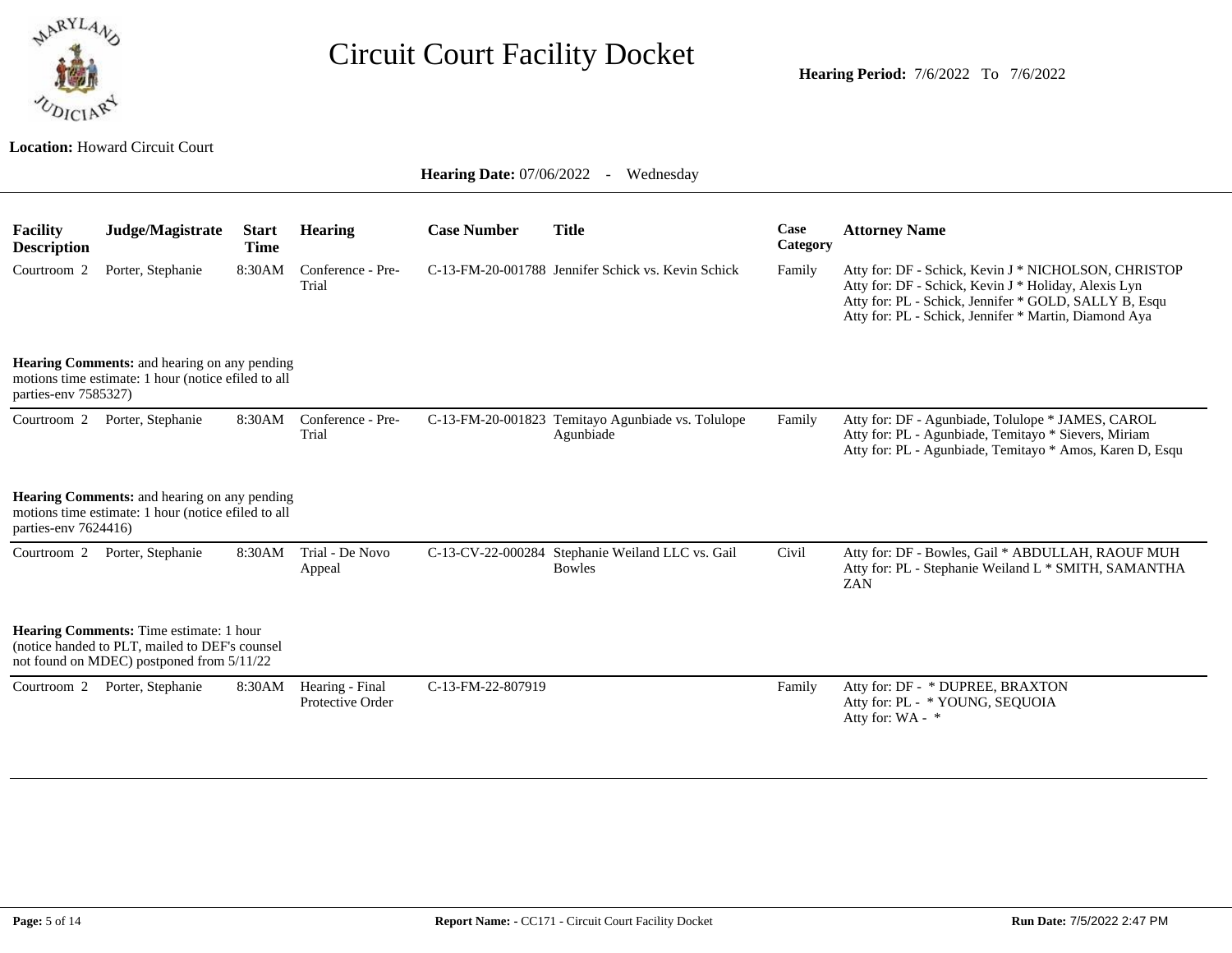

**Hearing Period:** 7/6/2022 To 7/6/2022

**Location:** Howard Circuit Court

Hearing Date: 07/06/2022 - Wednesday

| <b>Facility</b><br><b>Description</b>                                                                                                                                     | Judge/Magistrate | <b>Start</b><br>Time | <b>Hearing</b>    | <b>Case Number</b> | Title                                                          | Case<br>Category | <b>Attorney Name</b>                                                                                            |  |
|---------------------------------------------------------------------------------------------------------------------------------------------------------------------------|------------------|----------------------|-------------------|--------------------|----------------------------------------------------------------|------------------|-----------------------------------------------------------------------------------------------------------------|--|
| Courtroom 3                                                                                                                                                               | McCrone, Timothy | 8:30AM               | Hearing - Custody |                    | C-13-FM-21-000051 Gannon Costello vs. Brian Dunbar, Sr. Family |                  | Atty for: DF - Dunbar, Brian, Sr. * Dunbar, Brian, Sr.<br>Atty for: PL - Costello, Gannon * BEICHLER, ABIGAIL O |  |
| <b>Hearing Comments:</b> time estimate: 2 days<br>agreed date/time (notice efiled to all parties-<br>7730419) ***AMENDED TO INCLUDE<br><b>CONTEMPT FOR NON-APPEARANCE</b> |                  |                      |                   |                    |                                                                |                  |                                                                                                                 |  |

 $(3/9/22)$ \*\*\*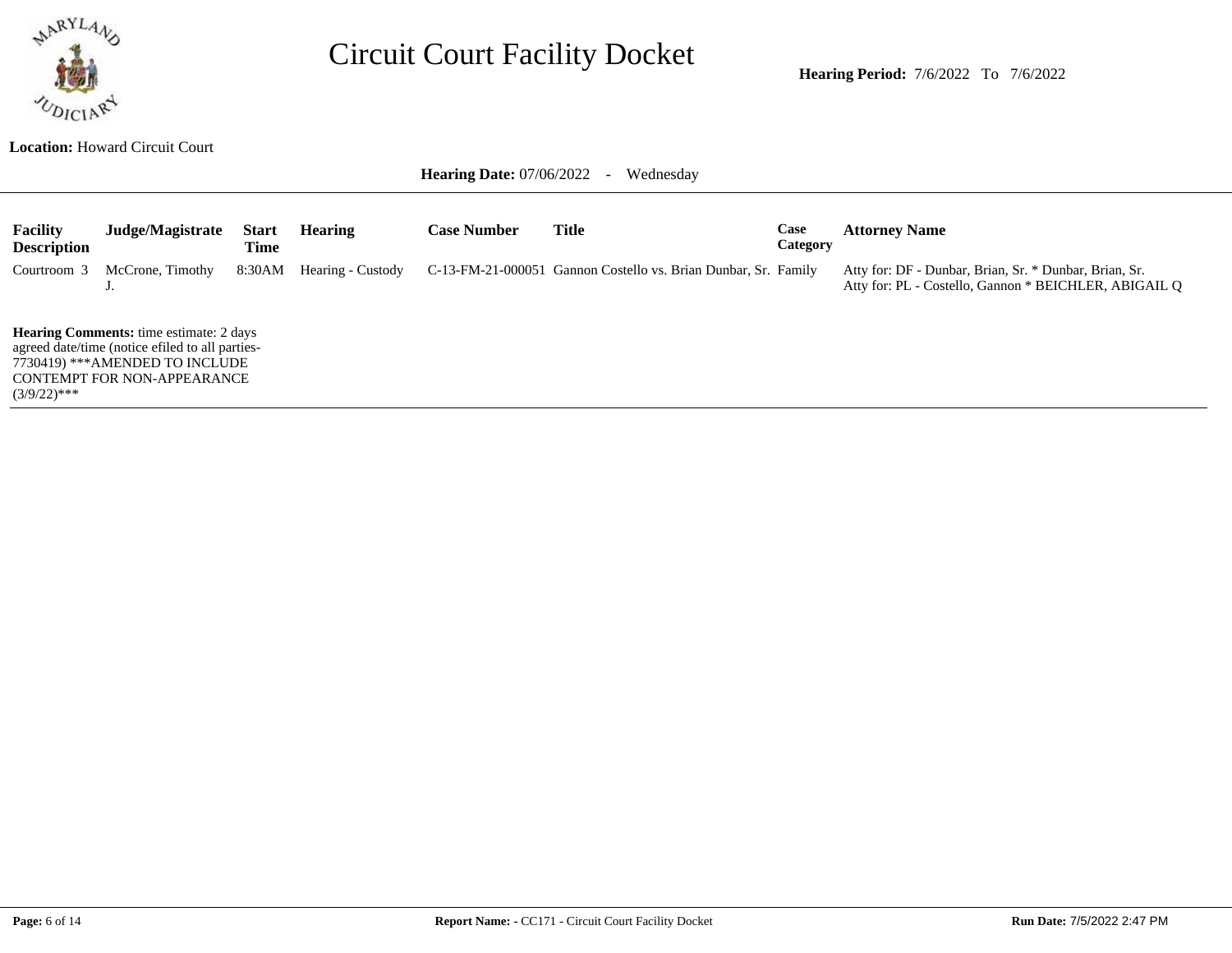

|                                       | <b>Hearing Date: 07/06/2022</b><br>Wednesday<br>$\sim$ $-$                                                                      |                             |                            |                    |                                                      |                  |                                                                                                                      |  |  |  |  |  |
|---------------------------------------|---------------------------------------------------------------------------------------------------------------------------------|-----------------------------|----------------------------|--------------------|------------------------------------------------------|------------------|----------------------------------------------------------------------------------------------------------------------|--|--|--|--|--|
| <b>Facility</b><br><b>Description</b> | Judge/Magistrate                                                                                                                | <b>Start</b><br><b>Time</b> | <b>Hearing</b>             | <b>Case Number</b> | <b>Title</b>                                         | Case<br>Category | <b>Attorney Name</b>                                                                                                 |  |  |  |  |  |
| Courtroom 7                           | Mohink, Lisa                                                                                                                    | 9:00AM                      | Conference -<br>Scheduling | 13-C-17-112762     | Palmer vs Palmer                                     | Family           |                                                                                                                      |  |  |  |  |  |
| Support (filed 5/17/22)               | Hearing Comments: Modification of Child                                                                                         |                             |                            |                    |                                                      |                  |                                                                                                                      |  |  |  |  |  |
|                                       | Courtroom 7 Mohink, Lisa                                                                                                        | 9:00AM                      | Conference -<br>Scheduling |                    | C-13-FM-18-000972 Brian Welsh vs. Tiffany Welsh      | Family           |                                                                                                                      |  |  |  |  |  |
| and Visitation (filed 5/2/22)         | Hearing Comments: Modification of Custody                                                                                       |                             |                            |                    |                                                      |                  |                                                                                                                      |  |  |  |  |  |
|                                       | Courtroom 7 Mohink, Lisa                                                                                                        | 9:00AM                      | Conference -<br>Scheduling |                    | C-13-FM-22-000688 Eric Smithys. Julie Velez          | Family           | Atty for: DF - Velez, Julie R * Velez, Julie R<br>Atty for: PL - Smith, Eric D * Smith, Eric D                       |  |  |  |  |  |
| Courtroom 7                           | Mohink, Lisa                                                                                                                    | 9:15AM                      | Conference -<br>Scheduling |                    | C-13-FM-22-000717 Brittany Lee vs. Ricky Eberhart-El | Family           | Atty for: DF - Eberhart-El, Ricky * Eberhart-El, Ricky<br>Atty for: PL - Lee, Brittany * Lee, Brittany               |  |  |  |  |  |
| Courtroom 7                           | Mohink, Lisa                                                                                                                    | 9:15AM                      | Conference -<br>Scheduling |                    | C-13-FM-22-000718 Orowole Ibiyemi vs. Brittany Smith | Family           | Atty for: DF - Smith, Brittany Des * Smith, Brittany Des<br>Atty for: PL - Ibiyemi, Orowole Ar * Ibiyemi, Orowole Ar |  |  |  |  |  |
| Courtroom 7                           | Mohink, Lisa                                                                                                                    | 10:00AM                     | Conference -<br>Scheduling | 13-C-04-058231     | Rutan vs Wilkin                                      | Family           |                                                                                                                      |  |  |  |  |  |
|                                       | Hearing Comments: Modification of Child<br>Support (filed 4/25/22) *AMENDED to include<br>scheduling of contempt filed 6/15/22* |                             |                            |                    |                                                      |                  |                                                                                                                      |  |  |  |  |  |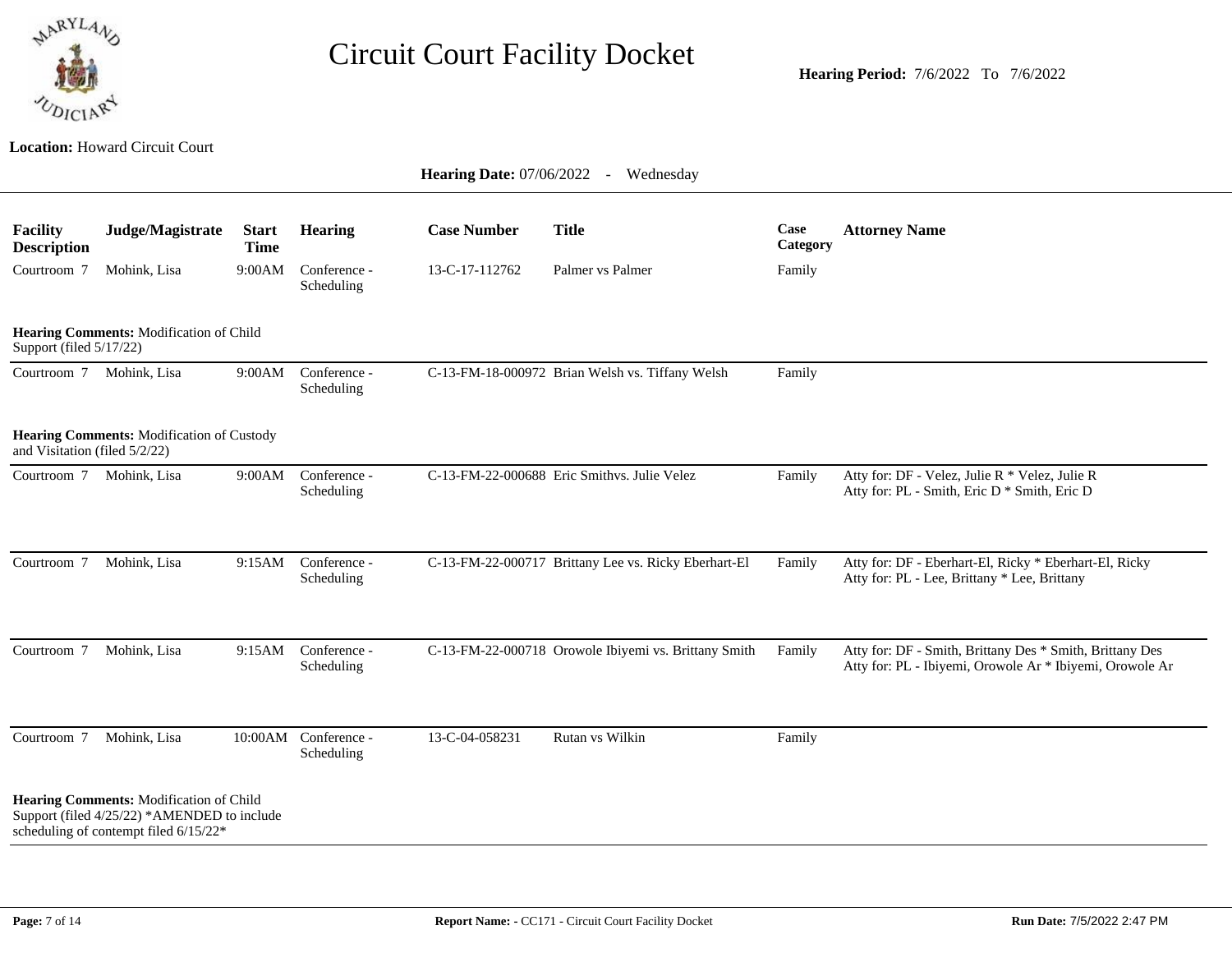

**Location:** Howard Circuit Court

| <b>Facility</b><br><b>Description</b> | Judge/Magistrate                          | <b>Start</b><br><b>Time</b> | <b>Hearing</b>                     | <b>Case Number</b>                               | <b>Title</b>                                                                                            | Case<br>Category | <b>Attorney Name</b>                                                                                                                                                                                                                                                                                                                                                                                                       |
|---------------------------------------|-------------------------------------------|-----------------------------|------------------------------------|--------------------------------------------------|---------------------------------------------------------------------------------------------------------|------------------|----------------------------------------------------------------------------------------------------------------------------------------------------------------------------------------------------------------------------------------------------------------------------------------------------------------------------------------------------------------------------------------------------------------------------|
| Courtroom 7                           | Mohink, Lisa                              |                             | 10:00AM Conference -<br>Scheduling |                                                  | C-13-FM-22-000838 Rachel Maher vs. Joseph Maher                                                         | Family           | Atty for: DF - Maher, Rachel * SPENCER, CHAD GREGO<br>Atty for: DF - Maher, Rachel * BROWN, TYLER PHILIP<br>Atty for: DF - Maher, Joseph * Leffler, Lauren N<br>Atty for: DF - Maher, Joseph * Quint, Alana<br>Atty for: PL - Maher, Rachel * SPENCER, CHAD GREGO<br>Atty for: PL - Maher, Rachel * BROWN, TYLER PHILIP<br>Atty for: PL - Maher, Joseph * Leffler, Lauren N<br>Atty for: PL - Maher, Joseph * Quint, Alana |
| Courtroom 7                           | Mohink, Lisa                              |                             |                                    |                                                  | 10:15AM Conference - Status C-13-FM-22-000132 Byoung Wook Ham vs. Chae Pun<br>Ham                       | Family           | Atty for: DF - Ham, Byoung Wook * VICTORY, JAMES YIM<br>Atty for: DF - Ham, Chae Pun * HOLLY, LACY ESTEL,<br>Atty for: PL - Ham, Byoung Wook * VICTORY, JAMES YIM<br>Atty for: PL - Ham, Chae Pun * HOLLY, LACY ESTEL,                                                                                                                                                                                                     |
|                                       |                                           |                             |                                    | Remote Hearing Details: Meeting ID: 161 148 1139 |                                                                                                         |                  |                                                                                                                                                                                                                                                                                                                                                                                                                            |
| Courtroom 7                           | Mohink, Lisa                              |                             | 10:15AM Conference -<br>Scheduling |                                                  | C-13-FM-22-000720 Steven Goldstein vs. Nancy Vargas                                                     | Family           | Atty for: DF - Vargas, Nancy * Vargas, Nancy<br>Atty for: PL - Goldstein, Steven * Goldstein, Steven                                                                                                                                                                                                                                                                                                                       |
| 10:25 a.m.*                           | Hearing Comments: *Conference to begin at |                             | 7582                               |                                                  | <b>Remote Hearing Details:</b> Phone Number: 833 568 8864 US Toll-free Meeting ID: 161 588              |                  |                                                                                                                                                                                                                                                                                                                                                                                                                            |
| Courtroom 7                           | Mohink, Lisa                              | 11:00AM                     | Conference - Status                |                                                  | C-13-FM-19-000886 HOWARD COUNTY<br>DEPARTMENT OF SOCIAL<br>SERVICES, et al. vs. ERNEST<br><b>MILLER</b> | Family           |                                                                                                                                                                                                                                                                                                                                                                                                                            |
| Courtroom 7                           | Mohink, Lisa                              |                             | 11:00AM Conference -<br>Scheduling |                                                  | C-13-FM-22-000695 Julie Le vs. Quy Ngo                                                                  | Family           | Atty for: DF - Ngo, Quy Vuong * Ngo, Quy Vuong<br>Atty for: PL - Le, Julie DZung * Le, Julie DZung                                                                                                                                                                                                                                                                                                                         |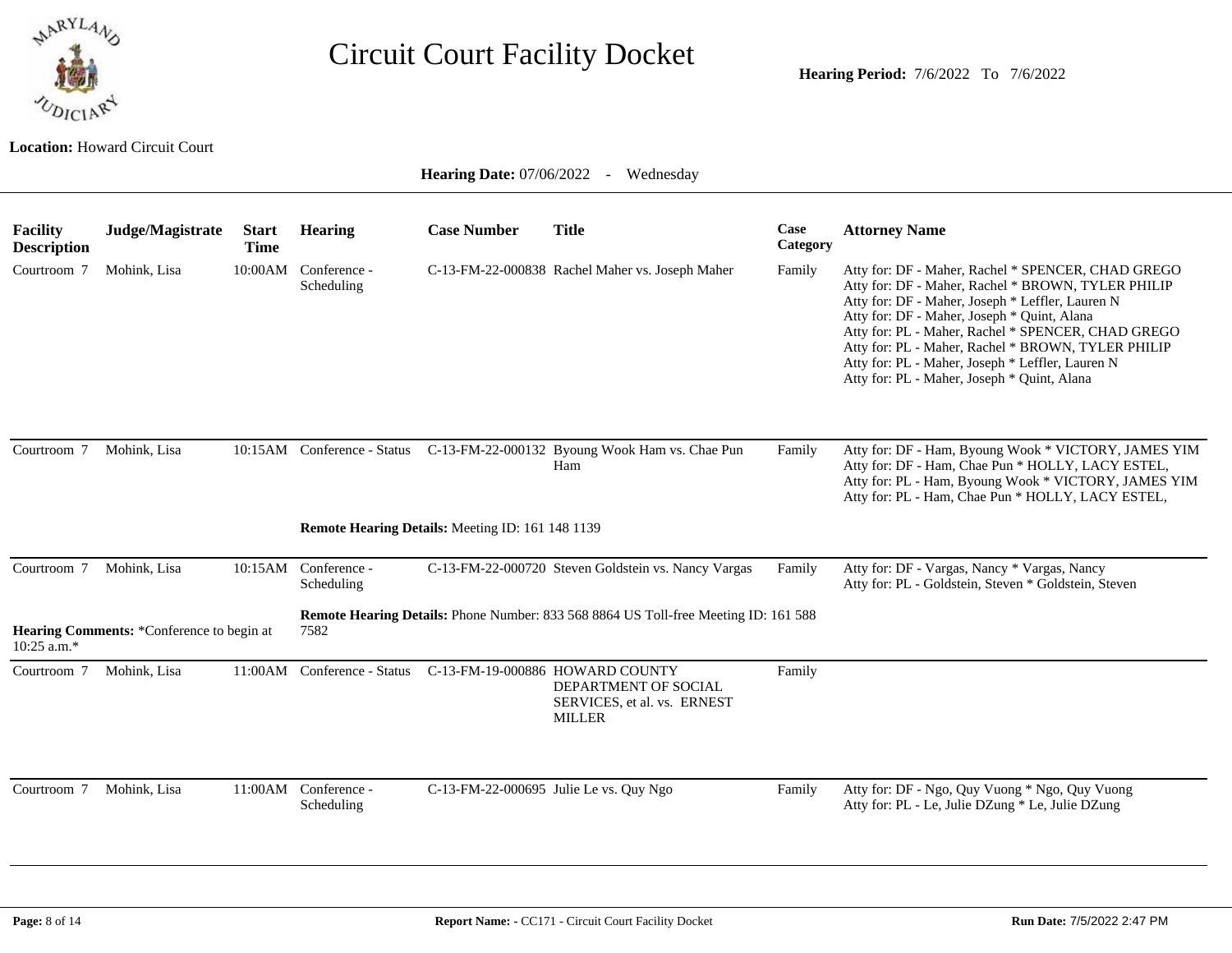

**Hearing Period:** 7/6/2022 To 7/6/2022

|                                       | <b>Hearing Date: 07/06/2022</b> -<br>Wednesday |                             |                                    |                    |                                                                                                      |                  |                                                                                                                      |  |  |  |  |
|---------------------------------------|------------------------------------------------|-----------------------------|------------------------------------|--------------------|------------------------------------------------------------------------------------------------------|------------------|----------------------------------------------------------------------------------------------------------------------|--|--|--|--|
| <b>Facility</b><br><b>Description</b> | Judge/Magistrate                               | <b>Start</b><br><b>Time</b> | <b>Hearing</b>                     | <b>Case Number</b> | <b>Title</b>                                                                                         | Case<br>Category | <b>Attorney Name</b>                                                                                                 |  |  |  |  |
| Courtroom 7                           | Mohink, Lisa                                   |                             |                                    |                    | 11:15AM Conference - Status C-13-FM-21-001174 In the Matter of Karina Jiselle Crouse- Family<br>Lynn |                  | Atty for: PL - Lynn, Michelle * Lynn, Michelle<br>Atty for: WA - Crouse-Lynn, Karina * Crouse-Lynn, Karina           |  |  |  |  |
| Courtroom 7                           | Mohink, Lisa                                   |                             | 11:15AM Conference -<br>Scheduling |                    | C-13-FM-22-000542 Michelle Morgan vs. Michael Morgan, Family<br>Sr.                                  |                  | Atty for: DF - Morgan, Michael D, * Rizos, John<br>Atty for: PL - Morgan, Michelle * BLAKELY, ANDREI                 |  |  |  |  |
| Courtroom 7                           | Mohink, Lisa                                   |                             | 11:15AM Conference -<br>Scheduling |                    | C-13-FM-22-000708 Ronald Piscotty, Jr. vs. Abdelakrim<br>Chouiwi                                     | Family           | Atty for: DF - Chouiwi, Abdelakrim * Chouiwi, Abdelakrim<br>Atty for: PL - Piscotty, Ronald Jo * Piscotty, Ronald Jo |  |  |  |  |
| Courtroom 7                           | Mohink, Lisa                                   | 1:30PM                      | Conference - Status                |                    | C-13-FM-19-000426 Zeeshan Ahmed vs. Fahmeda Ahmed Family                                             |                  | Atty for: DF - Ahmed, Fahmeda Marr * Ahmed, Fahmeda Marr<br>Atty for: PL - Ahmed, Zeeshan S * Doody, John R, Esqu    |  |  |  |  |
| Courtroom 7                           | Mohink, Lisa                                   | 1:30PM                      | Conference -<br>Scheduling         |                    | C-13-FM-22-000696 Maria Mireles vs. Mario Rodriguez<br>Rivas                                         | Family           | Atty for: DF - Rodriguez Rivas, Ma * Rodriguez Rivas, Ma<br>Atty for: PL - Mireles, Maria Uman * Mireles, Maria Uman |  |  |  |  |
| Courtroom 7                           | Mohink, Lisa                                   | 1:45PM                      | Conference -<br>Scheduling         |                    | C-13-FM-22-000711 Danielle Evans vs. Micah Gunther                                                   | Family           | Atty for: DF - Gunther, Micah E * Gunther, Micah E<br>Atty for: PL - Evans, Danielle M. * Evans, Danielle M.         |  |  |  |  |
| Courtroom 7                           | Mohink, Lisa                                   | 1:45PM                      | Conference -<br>Scheduling         |                    | C-13-FM-22-000723 ALVIN OSSIS vs. ANITA OSSIS                                                        | Family           | Atty for: DF - OSSIS, ANITA * OSSIS, ANITA<br>Atty for: PL - OSSIS, ALVIN KABAKA * BANKS,<br>THEODORE ROO            |  |  |  |  |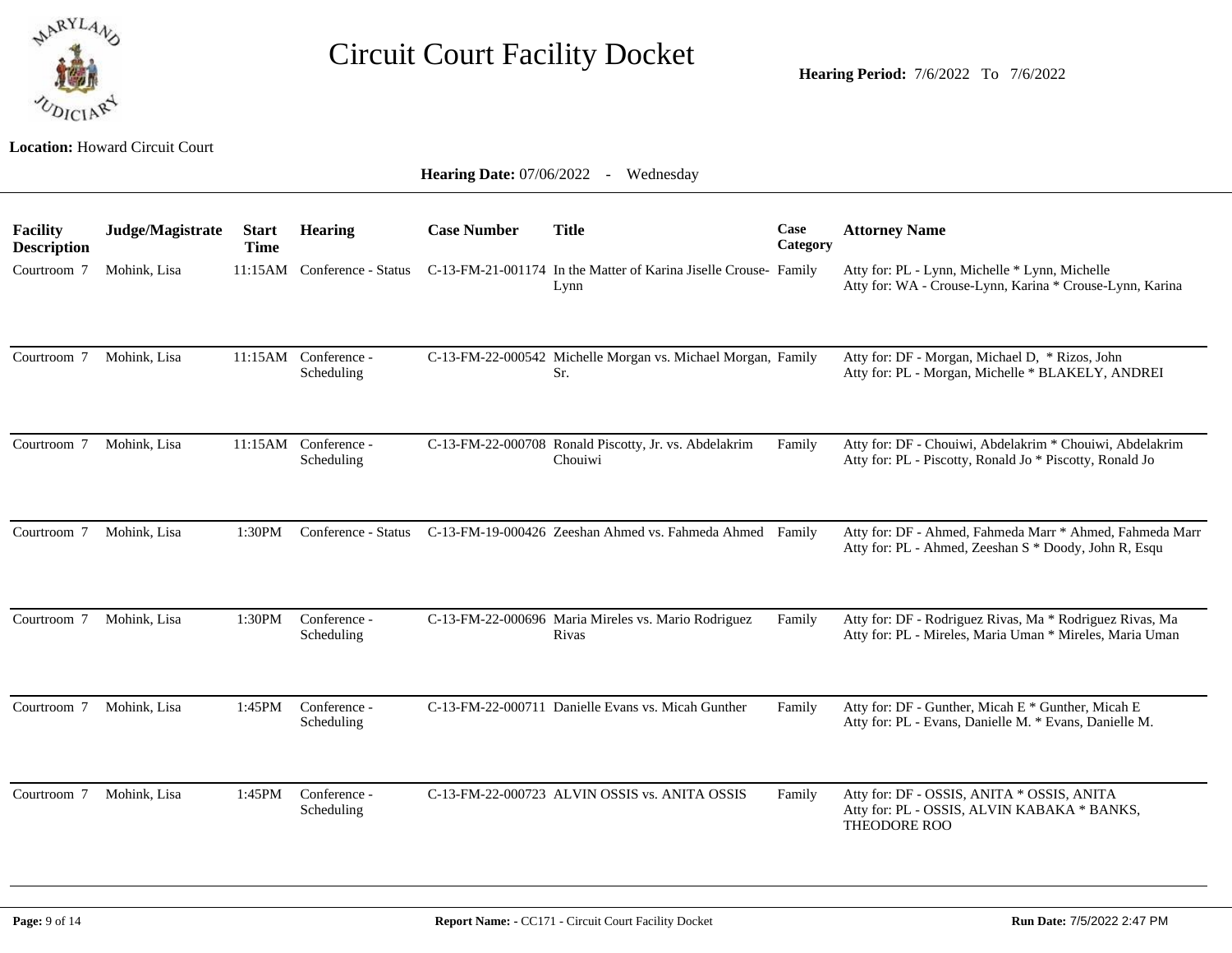

**Hearing Period:** 7/6/2022 To 7/6/2022

|                                       | <b>Hearing Date: 07/06/2022</b><br>Wednesday<br>$\sim$ |                             |                            |                    |                                                              |                  |                                                                                                                      |  |  |  |  |  |
|---------------------------------------|--------------------------------------------------------|-----------------------------|----------------------------|--------------------|--------------------------------------------------------------|------------------|----------------------------------------------------------------------------------------------------------------------|--|--|--|--|--|
| <b>Facility</b><br><b>Description</b> | Judge/Magistrate                                       | <b>Start</b><br><b>Time</b> | <b>Hearing</b>             | <b>Case Number</b> | <b>Title</b>                                                 | Case<br>Category | <b>Attorney Name</b>                                                                                                 |  |  |  |  |  |
| Courtroom 7                           | Mohink, Lisa                                           | 2:30PM                      | Conference - Status        |                    | C-13-FM-21-001690 Danely Martinez vs. Erick Ventura<br>Cruz  | Family           | Atty for: DF - Ventura Cruz, Erick * Ventura Cruz, Erick<br>Atty for: PL - Martinez, Danely Cu * Martinez, Danely Cu |  |  |  |  |  |
| Courtroom 7                           | Mohink, Lisa                                           | 2:30PM                      | Conference - Status        |                    | C-13-FM-22-000396 In the Matter of Vy Huynh                  | Family           | Atty for: PL - Huynh, Kiet Q * Huynh, Kiet Q<br>Atty for: WA - Huynh, Vy * Huynh, Vy                                 |  |  |  |  |  |
| Courtroom 7                           | Mohink, Lisa                                           | 2:30PM                      | Conference -<br>Scheduling |                    | C-13-FM-22-000687 Lisa Kurr vs. Jonathan Fichman             | Family           | Atty for: DF - Fichman, Jonathan * Fichman, Jonathan<br>Atty for: PL - Kurr, Lisa * SIEGEL, HARRY BRETT              |  |  |  |  |  |
| Courtroom 7                           | Mohink, Lisa                                           | 2:45PM                      | Conference - Status        |                    | C-13-FM-19-001170 Millicent Campbell vs. Andrew Burns Family |                  | Atty for: DF - Burns, Andrew * RAND, CHRISTOPHER L<br>Atty for: DF - Burns, Andrew * HOLZ, ANDREA SANSBU             |  |  |  |  |  |
| Support (filed 1/10/22)               | Hearing Comments: Modification of Child                |                             |                            |                    |                                                              |                  |                                                                                                                      |  |  |  |  |  |
| Courtroom 7                           | Mohink, Lisa                                           | 2:45PM                      | Conference -<br>Scheduling |                    | C-13-FM-22-000712 Sadia Mohammed vs. Irfan Raza              | Family           | Atty for: DF - Raza, Irfan Shahid *<br>Atty for: PL - Mohammed, Sadia Sae * Mohammed, Sadia Sae                      |  |  |  |  |  |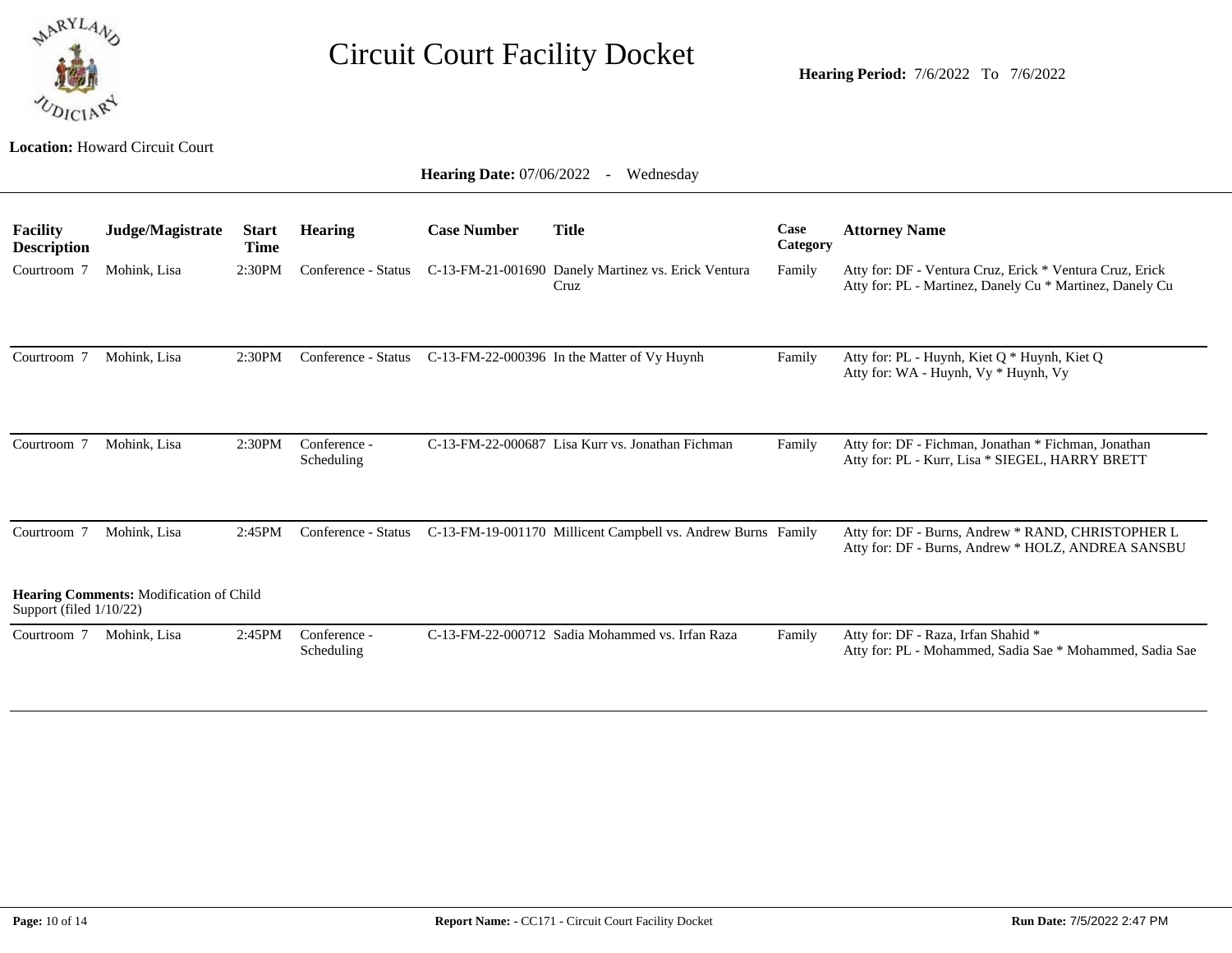

**Location:** Howard Circuit Court

| Facility<br><b>Description</b> | Judge/Magistrate                   | <b>Start</b><br><b>Time</b> | <b>Hearing</b>             | <b>Case Number</b> | <b>Title</b>                                                                                             | Case<br>Category | <b>Attorney Name</b>                                                                                                                                                                                                                                                                                                                                                                                                                                                                                                                                                                                                                                                                                                                                                                                                                                                                       |
|--------------------------------|------------------------------------|-----------------------------|----------------------------|--------------------|----------------------------------------------------------------------------------------------------------|------------------|--------------------------------------------------------------------------------------------------------------------------------------------------------------------------------------------------------------------------------------------------------------------------------------------------------------------------------------------------------------------------------------------------------------------------------------------------------------------------------------------------------------------------------------------------------------------------------------------------------------------------------------------------------------------------------------------------------------------------------------------------------------------------------------------------------------------------------------------------------------------------------------------|
| Conference<br>Call             |                                    | 9:00AM                      | Conference -<br>Scheduling |                    | C-13-CV-22-000010 Christopher Chisholm, et al. vs.<br>Kathleen Farber, et al.                            | Civil            | Atty for: DF - Chisholm, Christoph * VOCCI, MATTHEW<br><b>THOM</b><br>Atty for: DF - Farber, Kathleen * KRUPKA, GARY JASON<br>Atty for: DF - Chisholm, Nicole * VOCCI, MATTHEW THOM<br>Atty for: DF - K& K Property Manage * KRUPKA, GARY<br><b>JASON</b><br>Atty for: DF - Hendershot, Tamara * APPLEFELD, DAVID<br><b>BR</b><br>Atty for: DF - Hendershot, Tamara * DILLON, PATRICK J L<br>Atty for: DF - Hendershot, Nathan * APPLEFELD, DAVID BR<br>Atty for: DF - Hendershot, Nathan * DILLON, PATRICK J L<br>Atty for: PL - Chisholm, Christoph * VOCCI, MATTHEW<br><b>THOM</b><br>Atty for: PL - Chisholm, Nicole * VOCCI, MATTHEW THOM<br>Atty for: PL - Hendershot, Tamara * APPLEFELD, DAVID BR<br>Atty for: PL - Hendershot, Tamara * DILLON, PATRICK J L<br>Atty for: PL - Hendershot, Nathan * APPLEFELD, DAVID BR<br>Atty for: PL - Hendershot, Nathan * DILLON, PATRICK J L |
| Envelope 9989193               | Hearing Comments: Envelope 9784970 |                             |                            |                    |                                                                                                          |                  |                                                                                                                                                                                                                                                                                                                                                                                                                                                                                                                                                                                                                                                                                                                                                                                                                                                                                            |
| Conference<br>Call             |                                    | 9:15AM                      | Conference -<br>Scheduling |                    | C-13-CV-22-000385 Maxine Bickerstaff, et al. vs. S-H<br>Mid-Atlantic OPCO - Ellicott City,<br><b>LLC</b> | Civil            | Atty for: DF - S-H Mid-Atlantic OP * WALKER, DOROTHY<br>E<br>Atty for: DF - S-H Mid-Atlantic OP * BERNSTEIN, DYLAN<br>KE<br>Atty for: PL - Bickerstaff, Maxine * FISH, SLOANE LISA<br>Atty for: PL - Estate of Dewey Erl * FISH, SLOANE LISA<br>Atty for: PL - Robinson, Gaylene * FISH, SLOANE LISA                                                                                                                                                                                                                                                                                                                                                                                                                                                                                                                                                                                       |
| Envelope 9989244               | Hearing Comments: Envelope 9786922 |                             |                            |                    |                                                                                                          |                  |                                                                                                                                                                                                                                                                                                                                                                                                                                                                                                                                                                                                                                                                                                                                                                                                                                                                                            |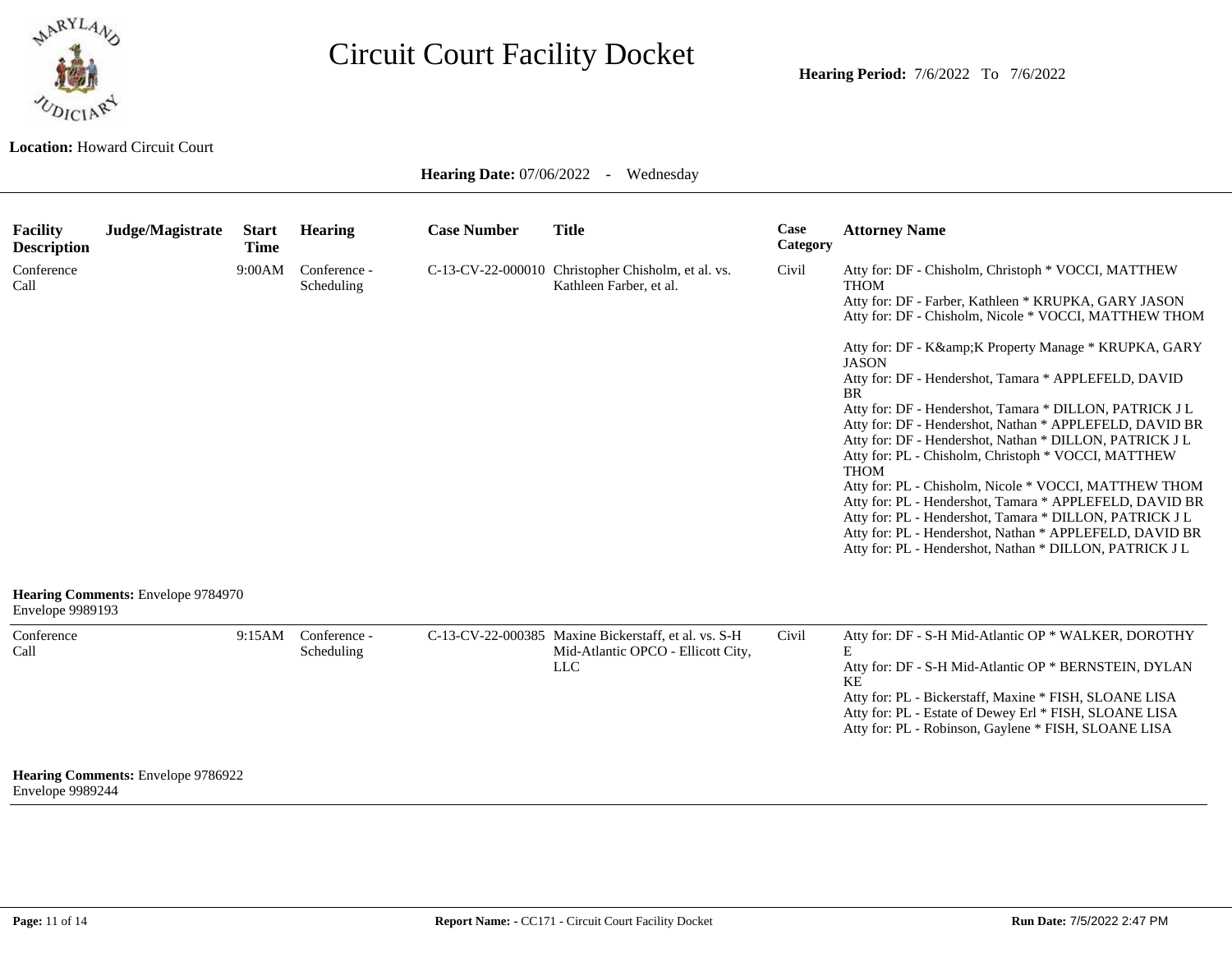

**Hearing Period:** 7/6/2022 To 7/6/2022

**Location:** Howard Circuit Court

| <b>Facility</b><br><b>Description</b> | Judge/Magistrate                          | <b>Start</b><br><b>Time</b> | <b>Hearing</b>             | <b>Case Number</b> | <b>Title</b>                                                                        | Case<br>Category | <b>Attorney Name</b>                                                                                                                                                                                                                                                                                                                                                                                                                                                                                                                                                                                                                                                                                                                                                                           |
|---------------------------------------|-------------------------------------------|-----------------------------|----------------------------|--------------------|-------------------------------------------------------------------------------------|------------------|------------------------------------------------------------------------------------------------------------------------------------------------------------------------------------------------------------------------------------------------------------------------------------------------------------------------------------------------------------------------------------------------------------------------------------------------------------------------------------------------------------------------------------------------------------------------------------------------------------------------------------------------------------------------------------------------------------------------------------------------------------------------------------------------|
| Conference<br>Call                    |                                           | 10:30AM                     | Conference -<br>Scheduling |                    | C-13-CV-22-000313 Tammy Boering vs. Howard County<br>General Hospital, Inc., et al. | Civil            | Atty for: DF - Howard County Gener * HALAIKO, MICHAEL<br>JO<br>Atty for: DF - Howard County Gener * MCEVOY, LEIANNE<br>Atty for: DF - Howard County Gener * Howard County Gener<br>Atty for: DF - Johns Hopkins Emerg * HALAIKO, MICHAEL<br>JO<br>Atty for: DF - Johns Hopkins Emerg * MCEVOY, LEIANNE S<br>Atty for: DF - Johns Hopkins Emerg * Johns Hopkins Emerg<br>Atty for: DF - Kochman, George Cha * HALAIKO, MICHAEL<br>JO<br>Atty for: DF - Kochman, George Cha * MCEVOY, LEIANNE<br>Atty for: DF - Kochman, George Cha * Kochman, George Cha<br>Atty for: DF - Lapczynski, John An * MCEVOY, LEIANNE S<br>Atty for: DF - Schultz, Kristine L * MCEVOY, LEIANNE S<br>Atty for: DF - Schultz, Kristine L * Schultz, Kristine L<br>Atty for: PL - Boering, Tammy * JOYCE, ROBERT EDWAR |
| Envelope 9989310                      | <b>Hearing Comments: Envelope 9786374</b> |                             |                            |                    |                                                                                     |                  |                                                                                                                                                                                                                                                                                                                                                                                                                                                                                                                                                                                                                                                                                                                                                                                                |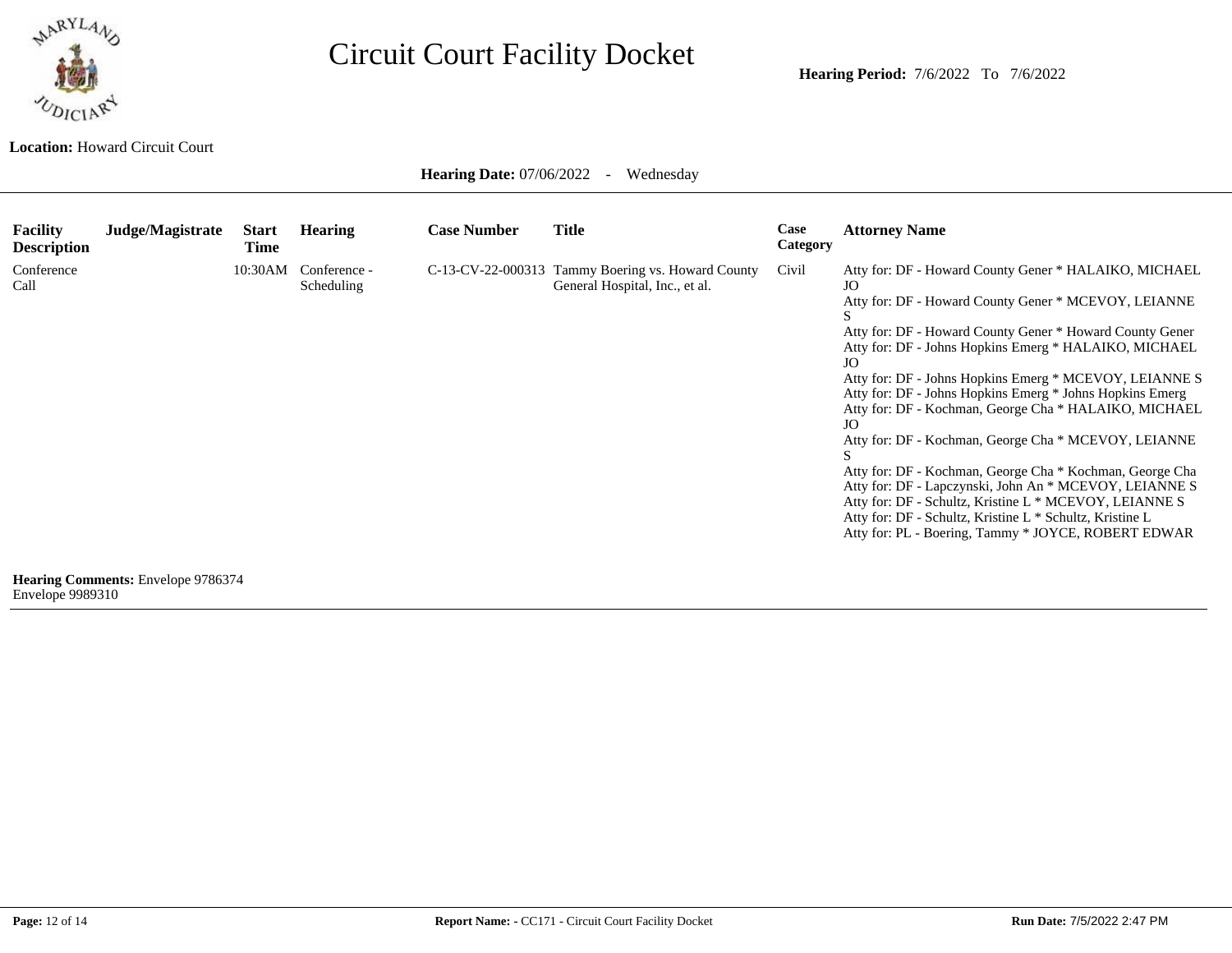

**Hearing Period:** 7/6/2022 To 7/6/2022

**Location:** Howard Circuit Court

| <b>Facility</b><br><b>Description</b> | Judge/Magistrate | <b>Start</b><br>Time | <b>Hearing</b> | <b>Case Number</b> | Title                                                                                           | Case<br>Category | <b>Attorney Name</b>                                                                                                                            |
|---------------------------------------|------------------|----------------------|----------------|--------------------|-------------------------------------------------------------------------------------------------|------------------|-------------------------------------------------------------------------------------------------------------------------------------------------|
| Settlement<br>Conference<br>Room 3041 |                  |                      |                |                    | Gelfman, Lenore R. 10:30AM Hearing - Settlement C-13-FM-21-001820 Hannah Masi vs. Jonathan Masi | Family           | Atty for: DF - Masi, Hannah * ZIDE, MARLA<br>Atty for: MD - Jacobson, Cary, Esq * JACOBSON, CARY C<br>Atty for: PL - Masi, Hannah * ZIDE, MARLA |